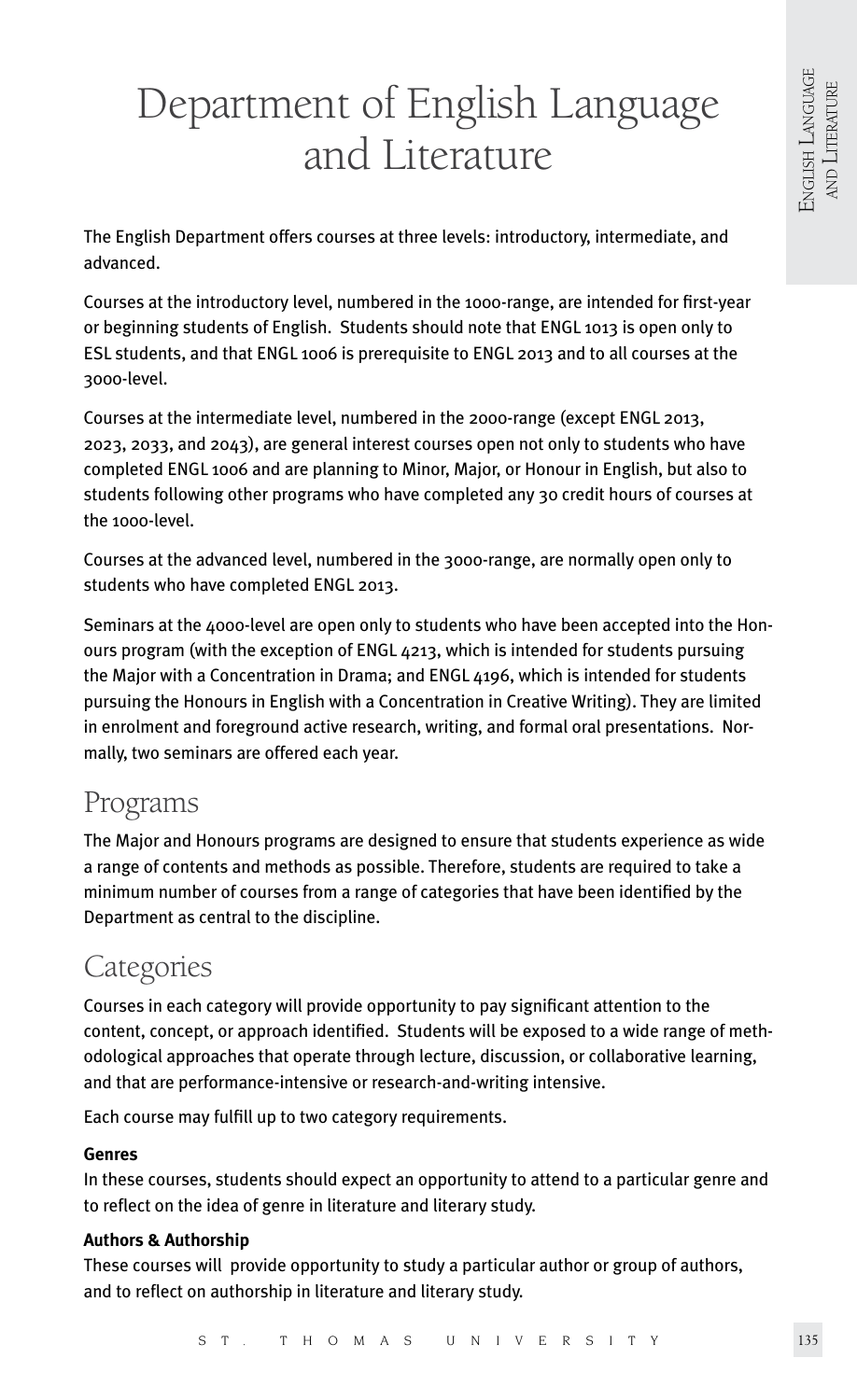## **National or Regional Literature**

These courses will provide opportunity to study a particular literature, and to reflect on the idea of a national or regional literature.

## **Cultural Studies**

These courses may use the methods of literary analysis to investigate social, intellectual, and popular/mass movements. Cultural Studies often focus on non-canonical and nonliterary forms such as music, visual art, film, and popular media, and may interrogate the signifying systems that underlie material production and practice.

## **Creative/Performance**

These courses will focus on the practice or the study of performance or creation.

## **Literary Theory and Method**

These courses will give students opportunity to consider the theoretical underpinnings of literature, literary study, criticism, or the methods of conducting such study and criticism.

## Requirements

To qualify for a **Minor in English**, a student must have completed 18 credit hours and have fulfilled the following requirements:

- **ENGL 1006**
- ENGL 2013
- 6 credit hours at the 3000 level
- an additional 3 credit hours hours in English courses at any level

(NB: Students who began the minor prior to September 2014 and have already taken ENGL 2033 and 2043 the requirements for the minor are:

- ENGL 1006
- ENGL 2013
- ENGL 2033
- ENGL 2043
- 3 credit hours at the 3000 level)

To qualify for a **Major in English**, a student must have completed 36 credit hours and fulfilled the following requirements:

- ENGL 1006
- ENGL 2013
- at least 6 credit hours drawn from the following courses which fulfill the pre-1800 historical requirement: 2346, 2643, 2926 (GRID), 3236, 3306, 3316, 3336, 3343, 3356, 3503, 3506, 3513, 3523, 3573, 3656 (GRID), 3706, 3823, 3903
- at least 6 credit hours in courses drawn from Authors & Authorship
- at least 3 credit hours in courses drawn from each of the following categories:
	- Genres
	- National or Regional Literature
	- Cultural Studies
- at least 18 credit hours of the above must be in courses at the 3000 level

To qualify for a **Major in English** with a **Concentration in Creative Writing**, a student must have completed 36 credit hours in English and fulfilled the following requirements: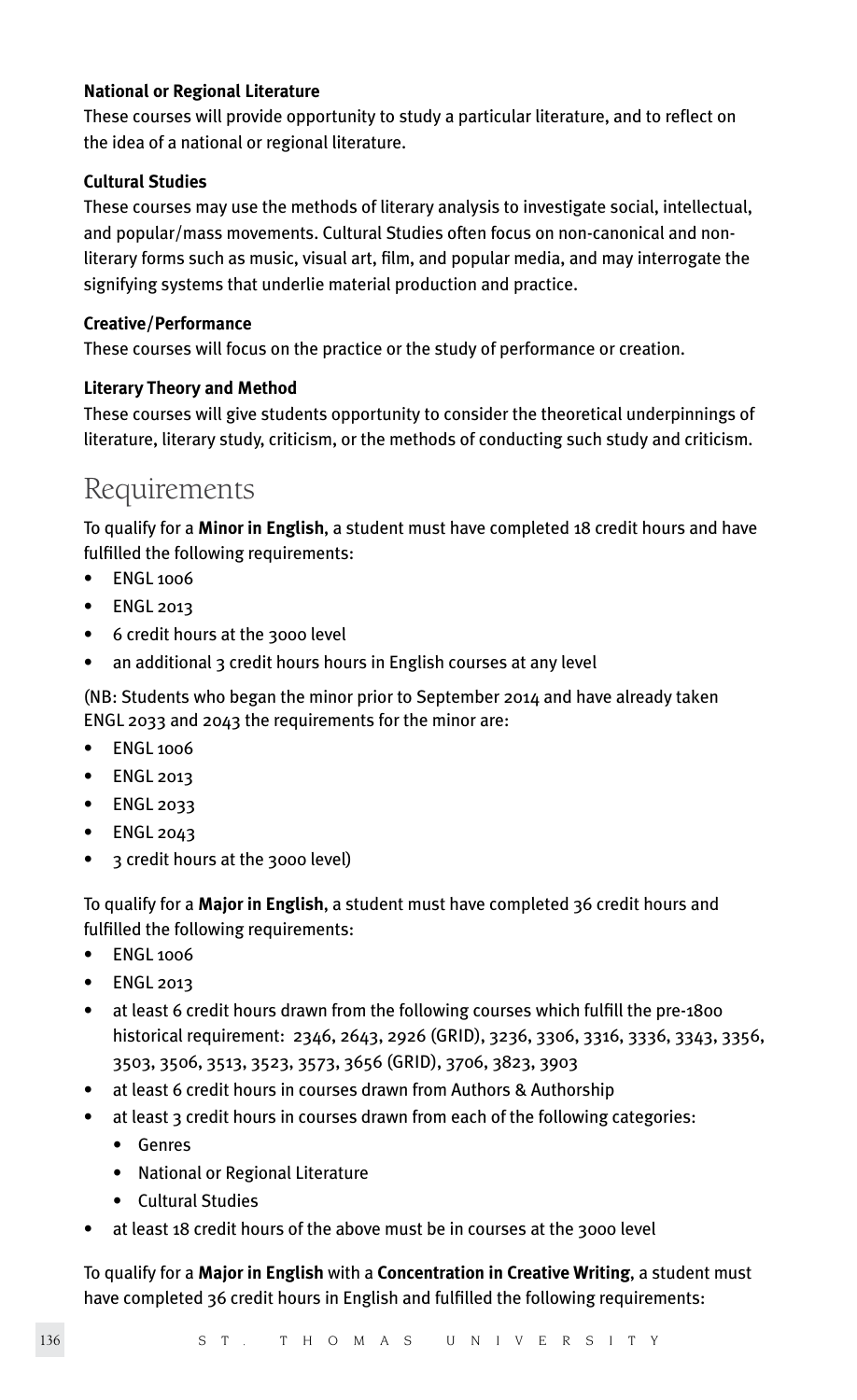- ENGL 1006
- ENGL 2013
- at least 15 credit hours in Creative Writing courses, including:
	- at least 3 credit hours drawn from 2103, 2123
	- at least 6 credit hours drawn from 3103, 3113, 3123, 3133
	- ENGL 4153
- at least 6 credit hours drawn from the following courses which fulfill the pre-1800 historical requirement: 2346, 2643, 2926 (GRID), 3236, 3306, 3316, 3336, 3343, 3356, 3503, 3506, 3513, 3523, 3573, 3656 (GRID), 3706, 3823, 3903
- at least 6 credit hours in courses drawn from Authors & Authorship
- at least 3 credit hours in courses drawn from each of the following categories
	- Cultural Studies
	- Genres
	- National or Regional
- At least 18 credit hours of the above requirements must be in courses at the 3000 level.

Students must confer with the Creative Writing Advisor, Dr. Kathleen McConnell, before declaring a Concentration in Creative Writing.

To qualify for a **Major in English** with a **Concentration in Drama**, a student must have completed 36 credit hours and fulfilled the following requirements:

- ENGL 1006
- ENGL 2013
- ENGL 2213
- ENGL 2233
- ENGL 2523
- ENGL 3216
- ENGL 4213
- at least 6 credit hours of pre-1800 dramatic literature
- at least 6 credit hours of post-1800 dramatic literature
- at least 6 credit hours in courses drawn from Authors & Authorship
- at least 3 credit hours in courses drawn from each of the following categories:
	- Genres (other than drama)
	- National or Regional Literature
	- Cultural Studies
- at least 18 credit hours of the above must be in courses at the 3000 level

Students must confer with one of the Drama Advisors, Prof. Ilkay Silk or Dr. Robin Whittaker, before declaring a Concentration in Drama.

To qualify for **Honours in English**, a student must have completed 60 credit hours, maintained at GPA of at least 3.0 in English, and fulfilled the following requirements:

- ENGL 1006
- ENGL 2013
- ENGL 3823 or 3863
- ENGL 3833
- at least 12 credit hours drawn from the following courses which fulfill the pre-1800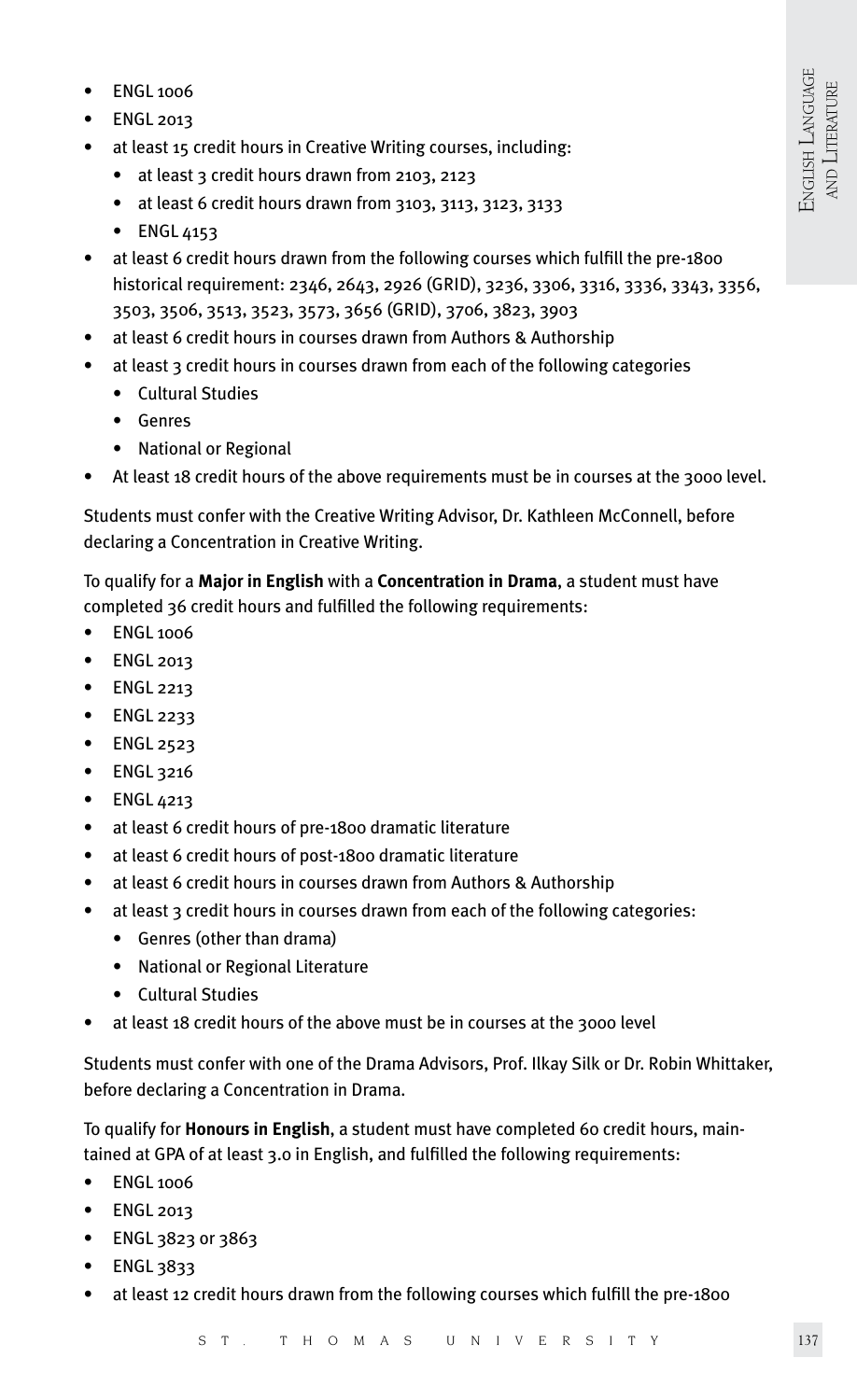historical requirement: 2346, 2643, 2926 (GRID), 3236, 3306, 3316, 3336, 3343, 3356, 3503, 3506, 3513, 3523, 3573, 3656 (GRID), 3706, 3823, 3903

- at least 6 credit hours in courses drawn from each of the following categories:
	- Genres
	- Authors and Authorship
	- National or Regional Literature
	- Cultural Studies
	- Literary Theory and Method
- at least 3 credit hours in courses drawn from Creative/Performance
- 12 credit hours must be in courses designated as Honours Seminars (two Seminars may not be taken concurrently)
- at least 30 credit hours of the above must be in courses at the 3000 level

To qualify for **Honours in English with a Concentration in Creative Writing**, students must fulfill all of the requirements of the Double Honours Program; all of the requirements of the Major with a Concentration in Creative Writing; and an additional 3ch course in Creative Writing, as follows:

Required English Courses:

- 60ch, 18 of which must be in Creative Writing and 30 of which must be at the 3000-level or above
- Please note that courses may fulfill up to two category requirements; pre-1800 courses may fulfill both that requirement, and up to two category requirements.

ENGL 1006 Introduction to English

- ENGL 2013 Research Methods in English
- ENGL 3823 History of Literary Theory (pre-1800, LT&M, A&A)
- ENGL 3833 Contemporary Literary Theory (LT&M)
- ENGL 4196 Honours Thesis in Creative Writing (NEW; C&P, NR)

*At least 3ch chosen from 2000-level Creative Writing courses:*

- ENGL 2103 Creative Writing: Skills (C&P, Genres)
- ENGL 2123 Creative Writing: Strategies (C&P, Genres)

*At least 6ch chosen from 3000-level Creative Writing courses:*

- ENGL 3103 Advanced Poetry Workshop (C&P, A&A)
- ENGL 3113 Advanced Prose Workshop (C&P, A&A)
- ENGL 3123 Advanced Script Workshop (C&P, A&A)
- ENGL 3133 Special Topics in Creative Writing (C&P, A&A)

## *Other Requirements:*

- 6ch Pre-1800
- 6ch Honours Seminar

## *Category Requirements:*

- 6ch Authors & Authorship
- 6ch Genres
- 6ch National or Regional
- 6ch Cultural Studies
- 18ch Creative & Performance
- 6ch Literary Theory and Method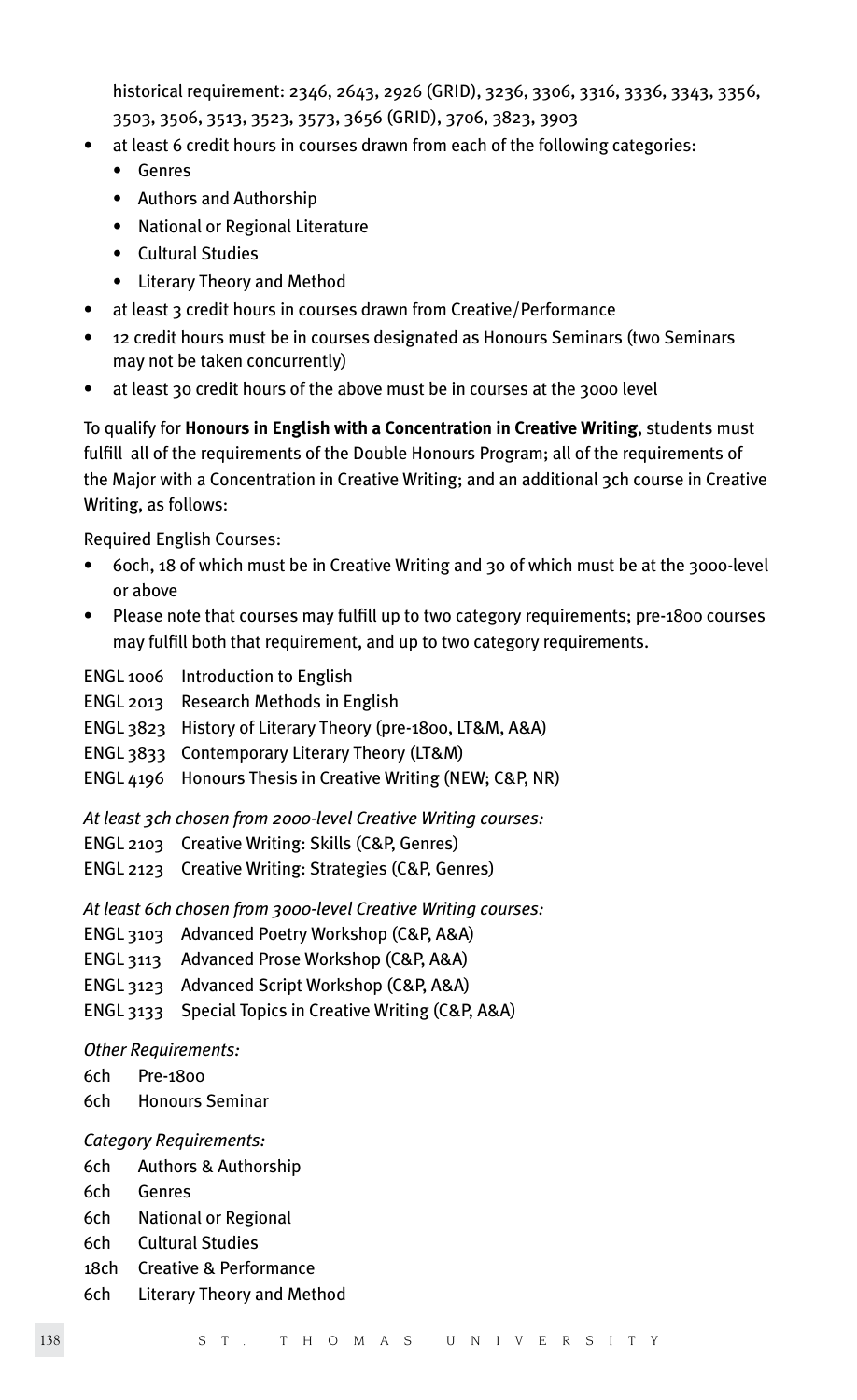Students must confer with the Creative Writing Advisor, Dr. Kathleen McConnell, before applying for Honours in English With a Concentration in Creative Writing.

To qualify for **Honours in English with a Concentration in Drama**, students concentrate in our department's drama courses—theoretical, literary, and practical—while pursuing the Honours in English degree. In order to accommodate this, we have replaced one literature course required for Honours (3823) with a drama-specific course which nonetheless covers a similar period and approach (3863). The Cultural Studies category requirement has been replaced by an increase in required Creative/Performance courses.

Required English Courses:

- 60ch, 30 of which must be at the 3000-level or above
- Please note that courses may fulfill up to two category requirements; pre-1800 courses may fulfill both that requirement plus up to two category requirements.
- Also note that these requirements add up to 54ch, leaving students with 6ch for elective courses in English.
- ENGL 1006 Introduction to English
- ENGL 2013 Research Methods in English
- ENGL 2213 Drama Production I (C&P)
- ENGL 2223 Drama Production II (C&P)
- ENGL 2523 Study of Drama: An Introduction (G, C&P)
- ENGL 3216 Advanced Drama Production (C&P)
- ENGL 3863 Early Dramatic Theory (G, LT&M)
- ENGL 3833 Contemporary Literary Theory (LT&M)
- ENGL 4213 Seminar in Performance and Production (C&P)

## *At least 6ch chosen from:*

- ENGL 3456 Canadian Drama (N&R, C&P)
- ENGL 3583 Studies in Modern Drama I (A&A, C&P)
- ENGL 3593 Studies in Modern Drama II (A&A, C&P)

*Other Requirements:*

6ch Honours Seminar

An additional 3ch in pre-1800 dramatic literature

*Category Requirements:*

- 6ch Authors & Authorship
- 6ch Genres
- 6ch National or Regional
- 15ch Creative/Performance
- 6ch Literary Theory and Method

Students must confer with the Drama Honours Advisor, Dr. Robin Whittaker, before applying for Honours on English With a Concentration in Drama.

> *Please note: The Honours program is restricted to 30 students annually. Fulfillment of the minimum grade point requirement of 3.7 does not guarantee acceptance into the program.*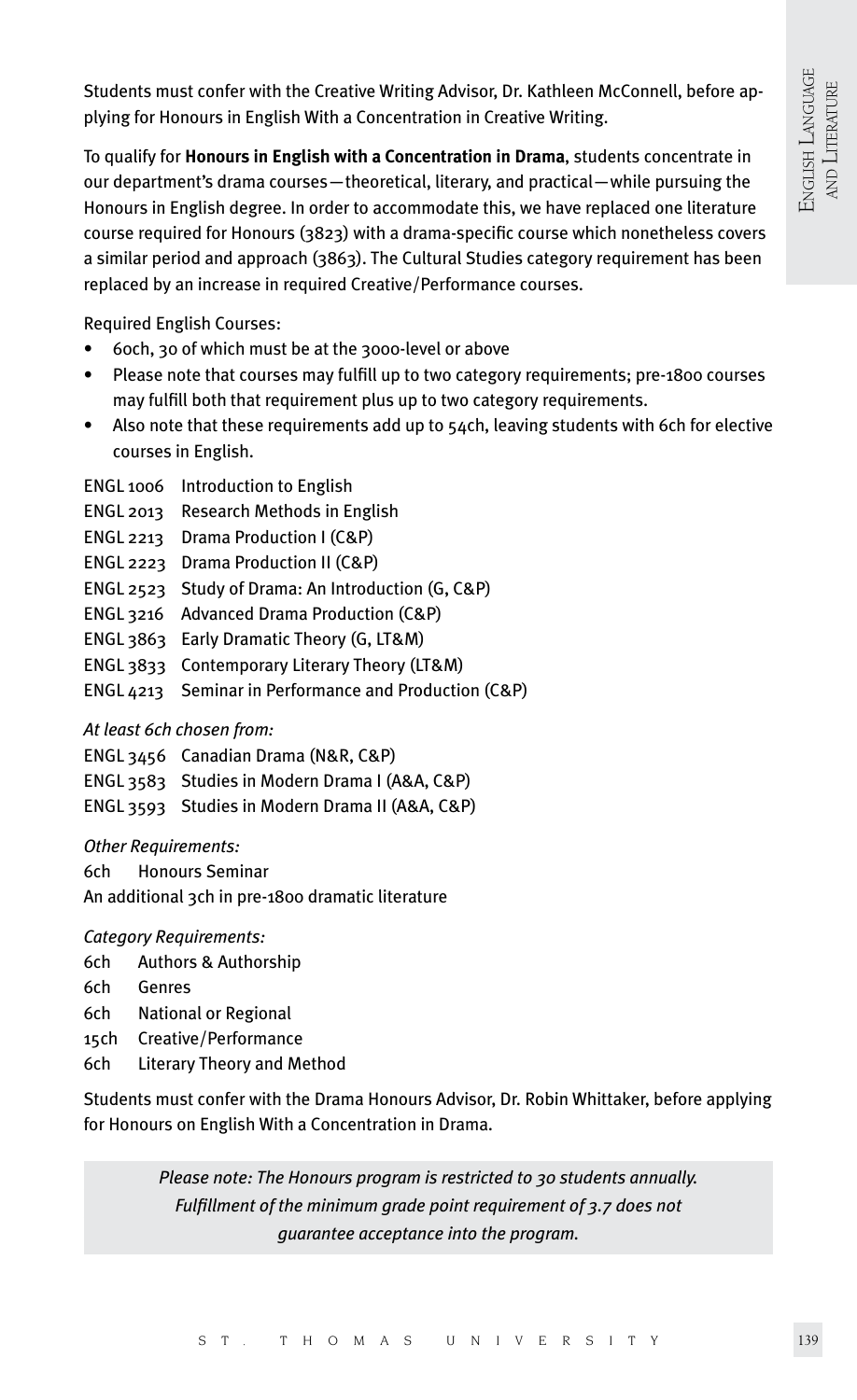## Introductory Courses

## **ENGL-1006. Introduction to Literature**

An introduction to the central ideas, chronology questions, assumptions, and methods of the study of literatures in English. Students will engage in critical reading and learn to write about ideas and texts in conventional academic language and forms.

## **ENGL-1013. Introduction to Literature for International Students (ESL)**

An introduction for international students to a representative sampling of fiction and poetry written in English. The course will concentrate on the acquisition of close reading skills and expository writing skills. It will also be an exploration of some of the key themes of western literature. Open only to ESL students.

## Intermediate Courses

## **ENGL-2013. Research Methods in English**

An introduction to the discipline and practice of English; specifically, the use of research and scholarly sources in academic writing. Prerequisite: ENGL 1006.

## **ENGL-2103. Creative Writing: Skills**

A course for students interested in writing poetry, prose, and/or scripts. Along with workshopping each other's creative work in class, students give presentations on topics that will help them develop writing skills – for example, effective metaphor, writing dialogue, creating a story outline, etc.. Enrolment is restricted to those who have received permission, based on a 5-10 page sample of work submitted to the instructor at least a week before registration OR who have successfully completed ENGL 2123. (Categories: Genres, Creative/Performance).

## **ENGL-2123. Creative Writing: Strategies**

A course for students interested in writing poetry, prose, and/or scripts. Along with work-shopping each other's creative work in class, students give presentations on topics pertaining to being writers in the world – for example, writing organizations and supports, publication and other markets, etc. Enrolment is restricted to those who have received permission, based on a 5-10 page sample of work submitted to the instructor at least a week before registration OR who have successfully completed ENGL 2103. (Categories: Genres, Creative/Performance).

## **ENGL-2213. Drama Production I**

An initial exploration of the fundamental elements that combine to create theatre. Through improvisations, exercises, monologues, and scenes, students learn the techniques of acting and stagecraft to develop their awareness of the process of performance. Enrolment is restricted to those who have received permission of the instructor. (Categories: Creative/ Performance). Co-requisite: ENGL 2233

## **ENGL-2223. The Page and the Stage**

Using as focal texts scripts actually produced locally, participants in this course explore the experience of theatre. Each participant has the opportunity to learn about the ways in which a script relates to a production, about reading plays and imagining productions, about research techniques, about writing for public purposes, and about understanding and appreciating the theatre. (Categories: Genres, Creative/Performance).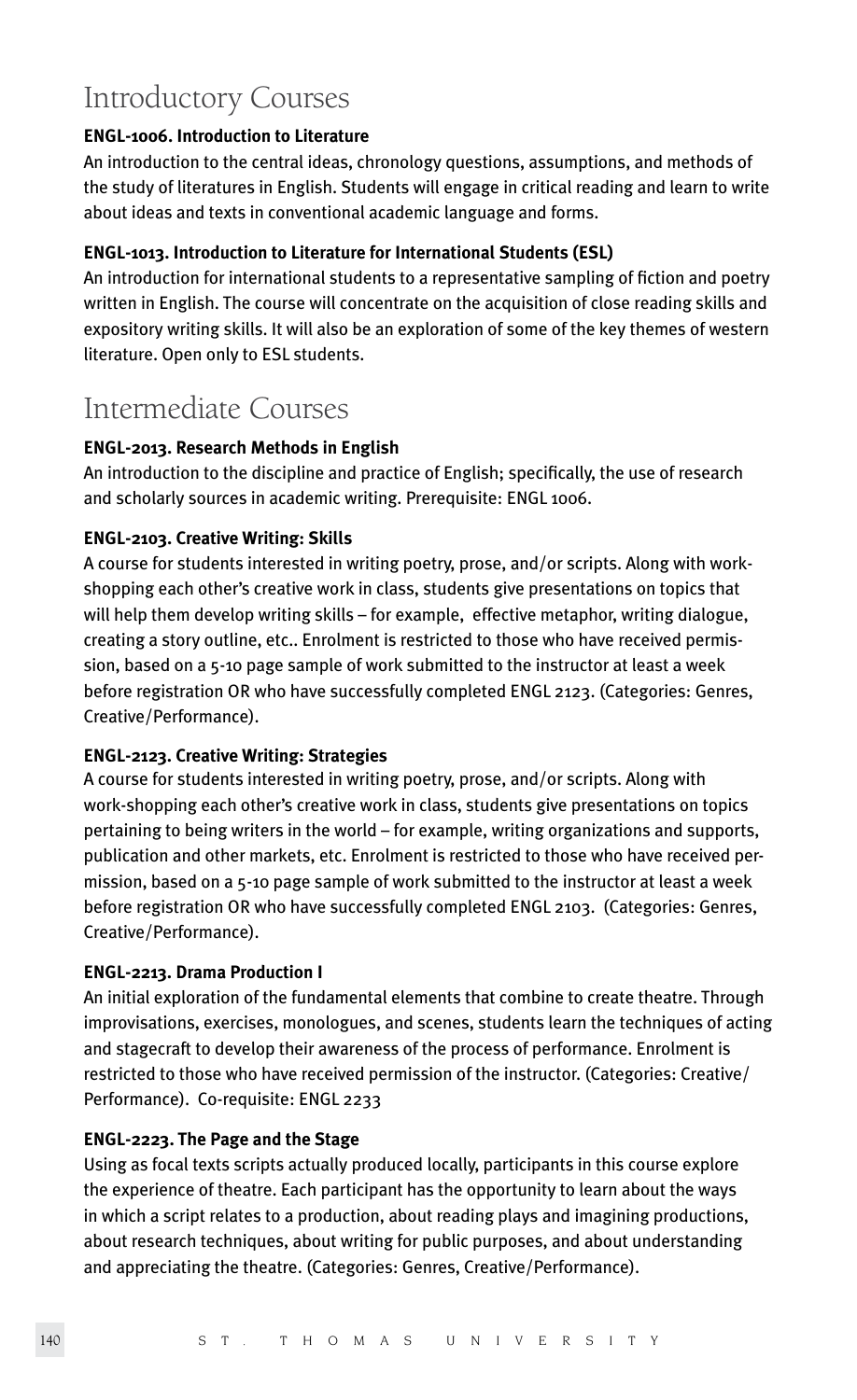## **ENGL-2233. Drama Production II**

Continued exploration of the fundamental elements that combine to create theatre. Through improvisations, exercises, monologues, and scenes, students learn the techniques of acting and stagecraft to further their awareness of the process of performance. Enrolment is restricted to those who have received permission of the instructor. (Categories: Creative/Performance). Prerequisite: ENGL 2213.

## **ENGL-2346. Introduction to Anglo-Saxon Language and Literature**

An introduction to the basics of Old English language, literature, and culture. We will read several poems including The Wanderer, The Seafarer, Wulf, The Dream of the Rood and selections of Beowulf in Old English. (Categories: Genres, National or Regional).

## **ENGL-2393. Literature, Technology, and Culture**

This course will examine various kinds of technological change, from the invention of the printing press to the advent of the Web. We will consider how these changes have shaped our fears, expectations, and understandings of self and culture. The course will emphasize print literature while recognizing and evaluating new media. (Categories: Cultural Studies, Literary Theory and Method).

## **ENGL-2413. Manga and Graphic Novels**

An introduction to the related genres of manga, global manga, and graphic novels. Particular attention will be paid to the narrative strategies of manga and graphic novel creators. Works of fantasy and science fiction, as well as more realistic texts, will be explored. Prerequisite: English 1006. (Categories: Genres, National or Regional).

## **ENGL-2463. Irish Literature**

A survey of the major figures in twentieth century Irish literature including W.B. Yeats, James Joyce, Samuel Beckett, and Seamus Heaney. The Irish nationalism is a central focus. The course also includes a film component and features director/auteurs such as Neil Jordan and Jim Sheridan. The impact of the Irish diaspora on the literature and film of America is also considered, with special reference to Eugene O'Neill. (Categories: Authors and Authorship, National or Regional).

## **ENGL-2493. Atlantic Canadian Literature, Film and Art (excluding New Brunswick)**

This course will study the cultural mosaic of Atlantic Canada in fiction, poetry, film, and art. We will begin with settler literature and advance to the present. (Categories: National or Regional, Cultural Studies).

## **ENGL-2503. Short Story**

A survey of the short story genre from its beginnings in the 19th century to its predominance as the traditional narrative literary form of the 20th century. (Categories: Genres).

## **ENGL-2513. Science Fiction I: The Development of Science Fiction**

An introduction to the development of this genre from Shelley's *Frankenstein* through the Golden Age of the 1950s. Attention is paid to the related genres which contributed to the development of this genre. (Categories: Genres, Cultural Studies).

## **ENGL-2523. Study of Drama - An Introduction**

An exploration from Greek theatre to contemporary works of the theatrical conventions, significant trends, playwrights and performers that inform and construct the social practice of theatre. Emphasis is placed both on close textual study of the works and the realities of staging productions. (Categories: Genres, Creative/Performance).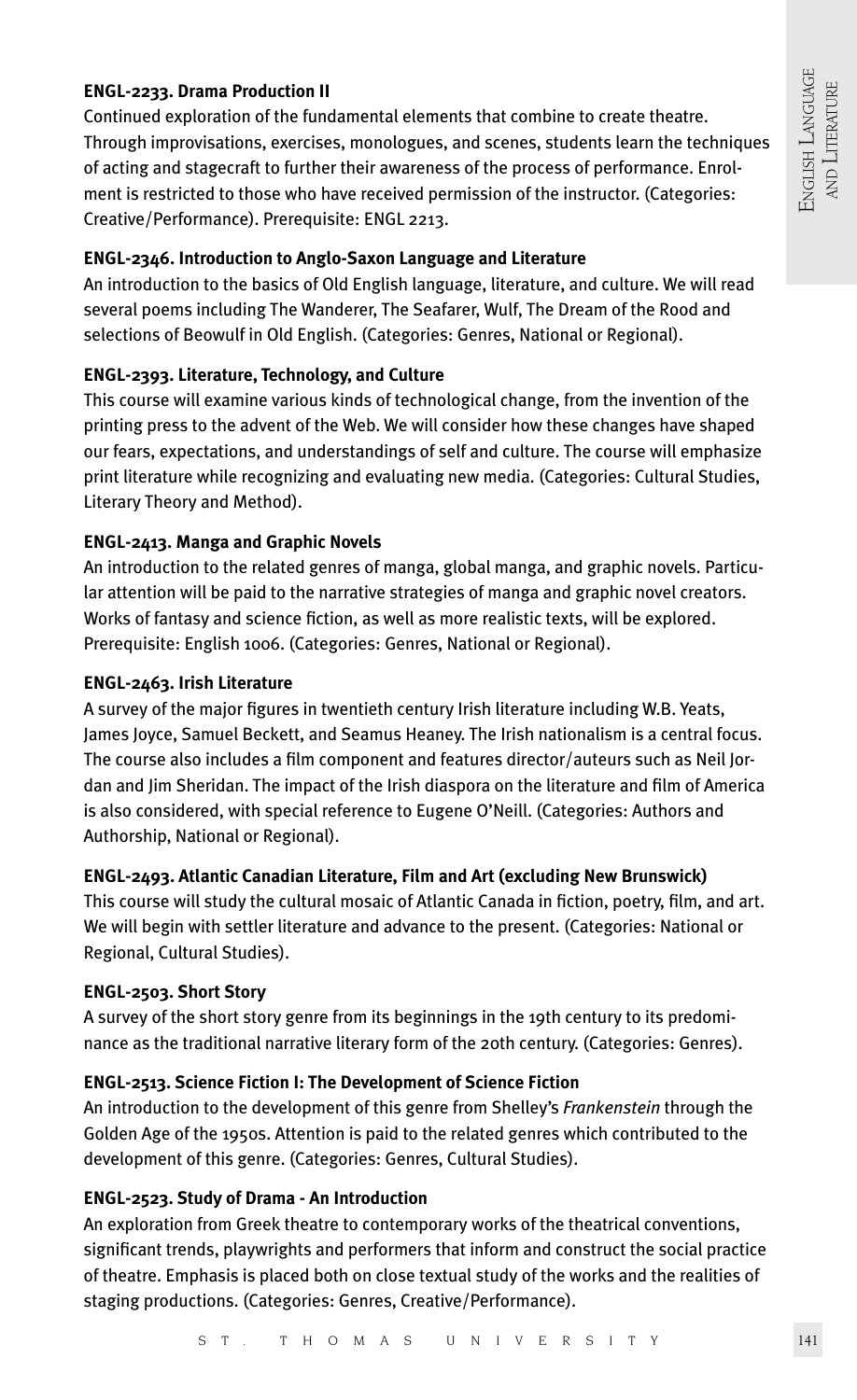## **ENGL-2533. Comedy**

An investigation of one or more types of comedy in drama and prose fiction. Attention may be paid to the role of comedy within genre systems, the cultural and historical work of comedy, and/or the comic technique in poetry and film. (Categories: Genres).

## **ENGL-2573. Modern European Novel**

This course examines representative literature in translation with a view to broadening the student's awareness of the function of art and the artist in our time. (Categories: Genres)

## **ENGL-2583. Women Writers I (WSGS, PEAC)**

An investigation of the plurality of women's writing by examining contemporary poetry, fiction, drama, and theory written by women. We begin locally, with writers from the Fredericton area, and move outward through examples of regional, national, continental, and world literature by women. (Categories: Authors and Authorship, Cultural Studies).

## **ENGL-2593. Women Writers II (WSGS, PEAC)**

A chronological presentation of texts by women writers, from the ancient past to the 21st century, discussing developments in cultural attitudes toward women as both writers of and characters in novels, poetry, essays, and letters throughout Western literary history. (Categories: Authors and Authorship, Cultural Studies).

## **ENGL-2603. Survey of Children's Literature**

An investigation of the variety of literature written for children: picture books, fantasy, junior fiction, poetry, nonfiction, etc., and of the role of children's literature in the classroom and the home. (Categories: Genres).

## **ENGL-2613. History of Children's Literature**

An investigation of the history of children's literature, this course uses the resources of the UNB's Children's Literature Collection to explore the development of literature for children. (Categories: Genres).

## **ENGL-2643. Medieval Drama**

An introduction to the major examples of Medieval English Drama: Liturgical drama, Cycle drama, Morality plays, and secular drama. We also study Medieval stagecraft, and perform selections from cycle dramas. (Categories: Genres, Creative/Performance).

## **ENGL-2653. Literature and Aging (GERO)**

An exploration of the way aging is portrayed-and constructed-in literary texts. (Categories: Cultural Studies, Authors and Authorship).

## **ENGL-2663. Literature and Medicine**

An investigation of the literature of illness and healing. Poetry, prose fiction, and autobiographical writing are examined to explore the narrative modes that both distinguish and connect patient and physician. (Categories: Authors and Authorship, Cultural Studies).

## **ENGL-2673. Literature and Catholicism I**

An exploration of literature from the early Middle Ages to the later Renaissance that reflects Catholic teachings, traditions, and attitudes. Readings may include The Dream of the Rood, medieval poetry, mystery and morality plays, mystical and devotional writings, and authors such as Augustine, Chaucer, Langland, Skelton, More, Southwell, and Cranshaw. (Categories: Cultural Studies).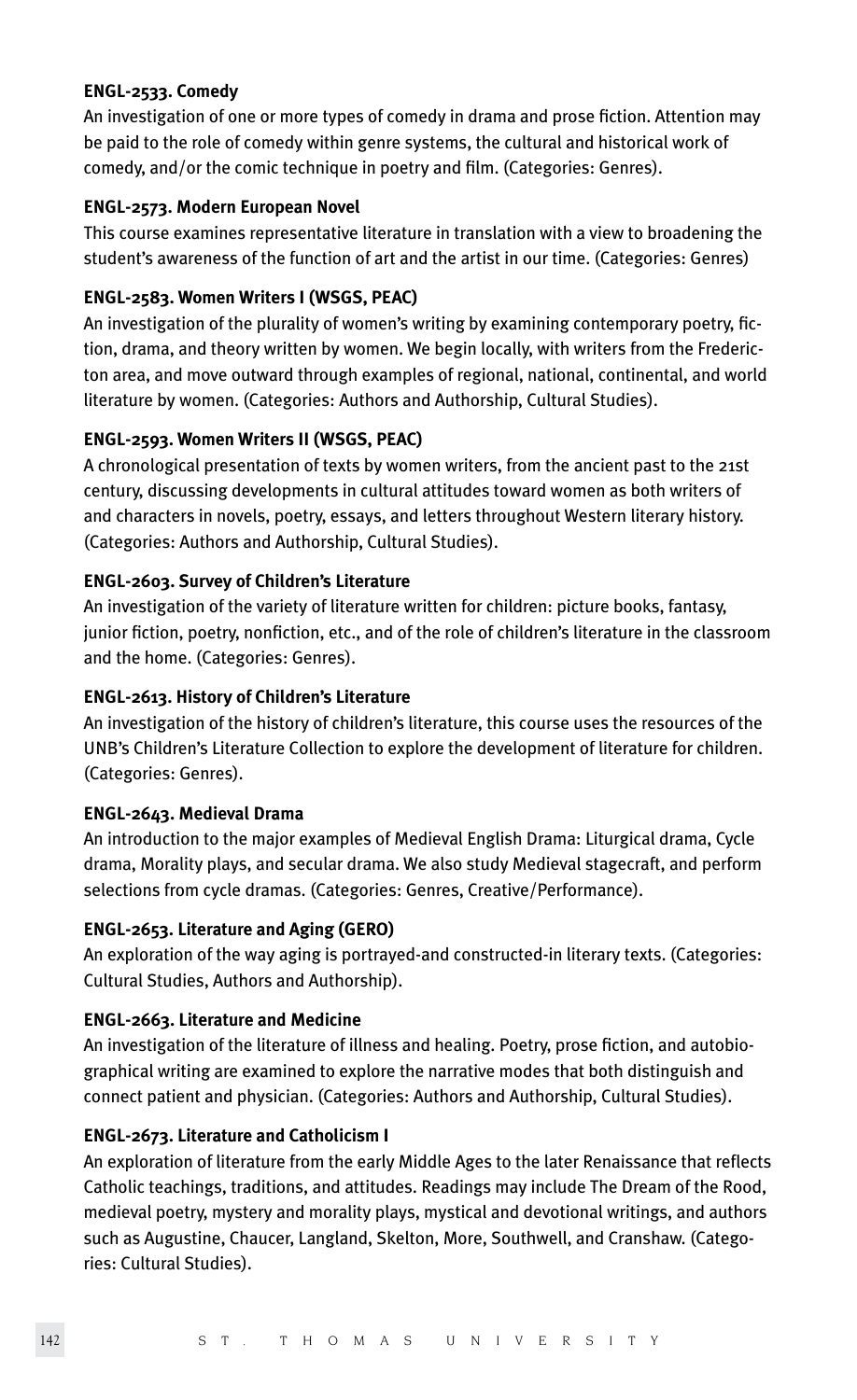## **ENGL-2696. Reading Popular Culture**

Reading Popular Culture familiarizes students with recent trends in the study of culture and historicizes the idea of cultural studies. It focuses on social, political, and economic constructions of lived reality, and emphasizes key theoretical treatments of culture. (Categories: Cultural Studies, Literary Theory and Methods).

#### **ENGL-2713. Shakespeare**

A study of a selection of Shakespeare's works and his legacy. (Categories: Genres, Authors and Authorship.)

#### **ENGL-2723. Fiction, Drama, and Film: A Study of Narrative I**

A study of novels, short fiction, drama, and film as narrative. Students are introduced to, among other things, the major narrative techniques and innovations in the history of cinema.(Categories: Genres, Cultural Studies).

#### **ENGL-2753. Major Canadian Writers**

An examination of selected writers who have made a significant contribution to Canadian literature. (Categories: Authors and Authorship, National or Regional).

#### **ENGL-2783. Literary Nonfiction: The Art of Fact**

An exploration of the development and practice of the literary nonfiction of the twentieth and twenty-first centuries, with attention to the work of such journalists as James Agee, George Orwell, John McPhee, Joan Didion, Tracy Kidder, Lillian Ross, Hunter Thompson, Peter Gzowski, Truman Capote and others. Attention will be paid to the contexts in which literary journalists practice their craft and the extent to which it is a consciously practiced genre. (Categories: Genres, Authors and Authorship).

#### **ENGL 2903. Texts and Contexts**

The overall goal of the course is to explore the reciprocal relationships between acts of believing and texts understood as in some sense sacred. Since this course will be taught as a linked course with RELG 2243, students will be invited to attend to specific ways in which language and belief have co-evolved. For further information, visit the main linked-course Web site, at http://people.stu.ca/~contexts/.

#### **ENGL-2926. Human Nature and Technology (GRID)**

A study of the way in which diverse thinkers have considered the question of human nature. This question is sharpened with a consideration of the way in which human beings considered as natural beings use and are affected by technology. Prerequisite: GRID 2012 or permission of instructors. (Categories: Genres, Cultural Studies).

#### **ENGL-29XX. Special Topics**

The content of this course changes from year to year to reflect the special strengths of faculty and the particular needs of students. (Categories: to be determined)

## Advanced Courses

Unless otherwise noted, courses at the Advanced level numbered in the 3000 range, are open only to students who have completed ENGL 2013.

#### **ENGL-3103. Advanced Poetry Workshop**

An advanced course for students who have discovered an affinity for poetry. As well as discussions on various aspects of the craft, history, and aesthetics of poetry in contemporary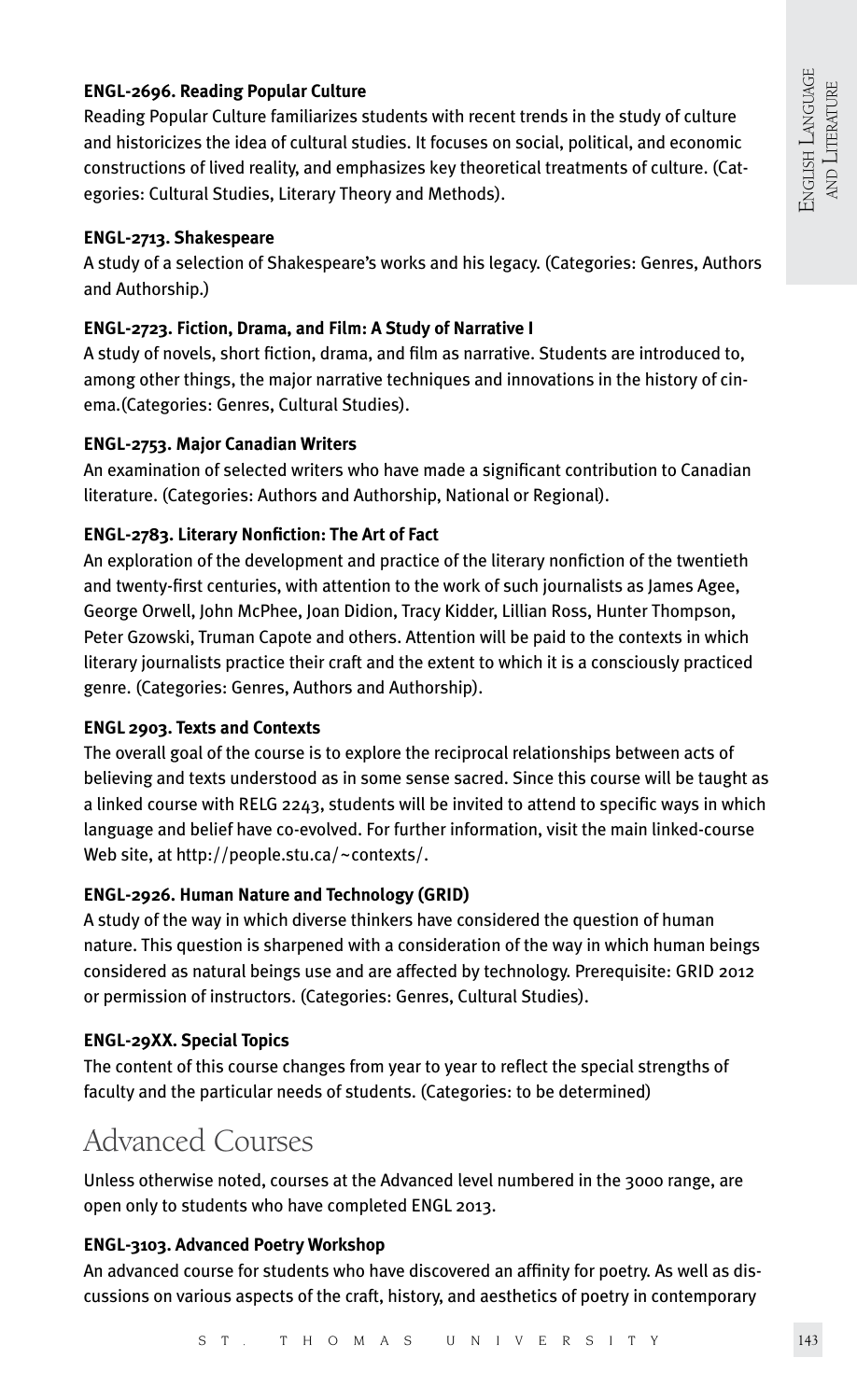Western culture, this course provides the opportunity for students to rewrite past poems and generate new ones. Enrolment is restricted to those who have successfully completed ENGL 2103 or ENGL 2123, or who have permission of the instructor. Applications and a 5-10 page portfolio should be submitted to the instructor a week before course registration. (Categories: Creative/Performance, Authors and Authorship).

## **ENGL-3113. Advanced Prose Workshop**

An advanced course for students who have discovered an affinity for creative prose. Along with discussions on various aspects of the craft, history and aesthetics of prose – long and short fiction as well as creative non-fiction genres like memoir and personal essay – this course will provide an opportunity for students to rewrite past prose, and generate new work. Enrolment is restricted to those who have successfully completed ENGL 2103 or ENGL 2123, or who have permission of the instructor. Applications and a 5-10 page portfolio should be submitted to the instructor a week before course registration. (Categories: Creative/Performance, Authors and Authorship).

## **ENGL-3123. Advanced Script Workshop**

An advanced course for students who have discovered an affinity for scriptwriting. Along with discussions on various aspects of the craft, history and aesthetics of scriptwriting for both the stage and the screen - this course will provide an opportunity for students to rewrite past scripts, and generate new work. Enrollment is restricted to those who have successfully completed ONE of the following: ENGL 2103, ENGL 2123, ENGL 2213, or ENGL 2233, or who have permission of the instructor, based on a 5-10 page portfolio submitted to the instructor a week before course registration (Categories: Creative and Performance, Authors and Authorship).

## **ENGL-3133. Special Topics in Creative Writing**

The content of this course will change from year to year to reflect the special strengths of the Department and the particular needs of the students. It will consist of an advanced treatment of a topic or an area in Creative Writing. (Categories: Creative/Performance, Authors and Authorship).

## **ENGL-3213. Art Cinema**

An introduction to the development, influence and major trends of art cinema in the 20th century. Prerequisite: either ENGL 2723 or ENGL 2733. (Categories: Genres, Cultural Studies).

## **ENGL-3216. Advanced Drama Production**

A course which focuses on learning to read a play as a script for performance rather than solely as written literature. Examples of the work of major dramatists from various historical periods and geographic areas are studied to understand the differing themes, natures of production and performance demands of the various forms. The focus is on the text as a performance vehicle written not only for readers but more immediately for actors, directors, and designers. The study of the history of staging and performance is an integral part of the course. There is a public production at the end of the year. In-class presentations are also a major component of the course. Limited enrollment. Prerequisites: ENGL 2213, 2233, 2523. (Category: Creative/Performance).

## **ENGL-3223. Auteur Cinema**

A study of the cinema of some of the major auteurs of the 20th century. Among the artists considered are Sergei Eisenstein, Jean Renoir, Howard Hawks, Alfred Hitchcock, Luis Bunuel, Ingmar Bergman, Federico Fellini, Mike Leigh, Jean-Luc Godard, Martin Scorsese,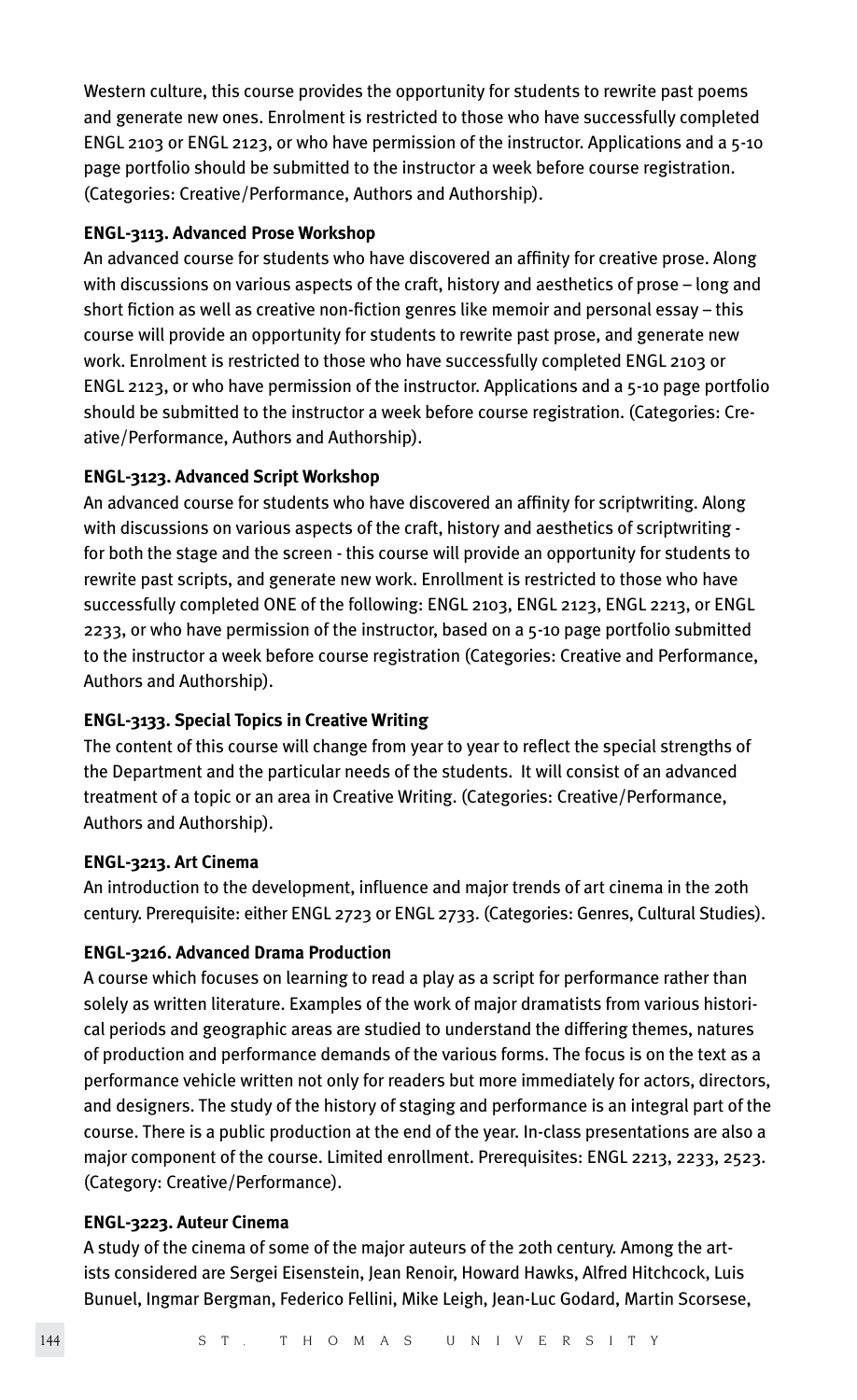and David Cronenberg. Prerequisite: either ENGL 2723 or ENGL 2733. (Categories: Authors and Authorship, National or Regional).

## **ENGL-3236. Restoration and Eighteenth Century Drama and Theatre**

A study of the dramatic literature and practice of the period between the Restoration and the end of the eighteenth century, with attention not only to the literature but to its artistic and social context. Participants in the course collaboratively investigate not only the plays, but also the theatres they were performed in, the society which supported the theatres, and the ideas about drama and literature voiced by their practitioners and their critics. We pay attention to the nature of literature written for performance, and to the implications of the social context for the kinds of texts produced. This course requires students to use the St.Thomas computer network. Ability to use computers is, however, not a prerequisite. (Categories: Genres, Creative/Performance).

## **ENGL-3306. Middle English Literature**

An introduction to the literature and language of the 14th-15th centuries. Genres studied include estates satire, fabliau, dream vision, drama, romance, chronicle, travelogue, lyric and beast fable. Major authors may include Chaucer, Gower and the Gawain-poet. (Categories: Genres, Cultural Studies).

## **ENGL-3313. Modern Literature I**

A survey of several of the major themes and forms of the modern movement. Topics covered include: the advent of free verse as the dominant form in modern poetry, the role of myth and history in the central works of the great moderns, and the First World War and its aftermath. (Categories: Authors and Authorship, Cultural Studies)

## **ENGL-3316. Shakespeare and the Drama of His Age**

A study of plays of Shakespeare, his predecessors, and contemporaries such as Marlowe and Jonson. (Categories: Genres, Authors and Authorship).

## **ENGL-3323. Modern Literature II**

A survey of the impact of the electronic age on the novel and short fiction, the birth of metafiction and the anti-novel, the feminist movement, the advent of the post-colonial, and the post-modern response. (Categories: Authors and Authorship, Cultural Studies)

## **ENGL-3336. Restoration and Eighteenth Century Prose and Poetry**

An investigation of poetry, prose fiction, and nonfiction between 1660 and the French Revolution, and the intellectual and social context of the important writers and their work. (Categories: Genres, Literary Theory and Method).

## **ENGL-3343. Advanced Old English**

This course will continue the study of Old English, focussing on translation of prose and poetry. Prerequisite: ENGL-3396. (Categories: Genres; Creative & Performance)

## **ENGL-3356. Arthurian Literature**

An exploration of the extensive traditions surrounding King Arthur and his Knights of the Round Table. (Categories: Genre, National or Regional).

## **ENGL-3363. The Romantic Period I**

A study of the writings of William Wordsworth, Samuel Taylor Coleridge, and their contemporaries. (Categories: Genres, Authors and Authorship).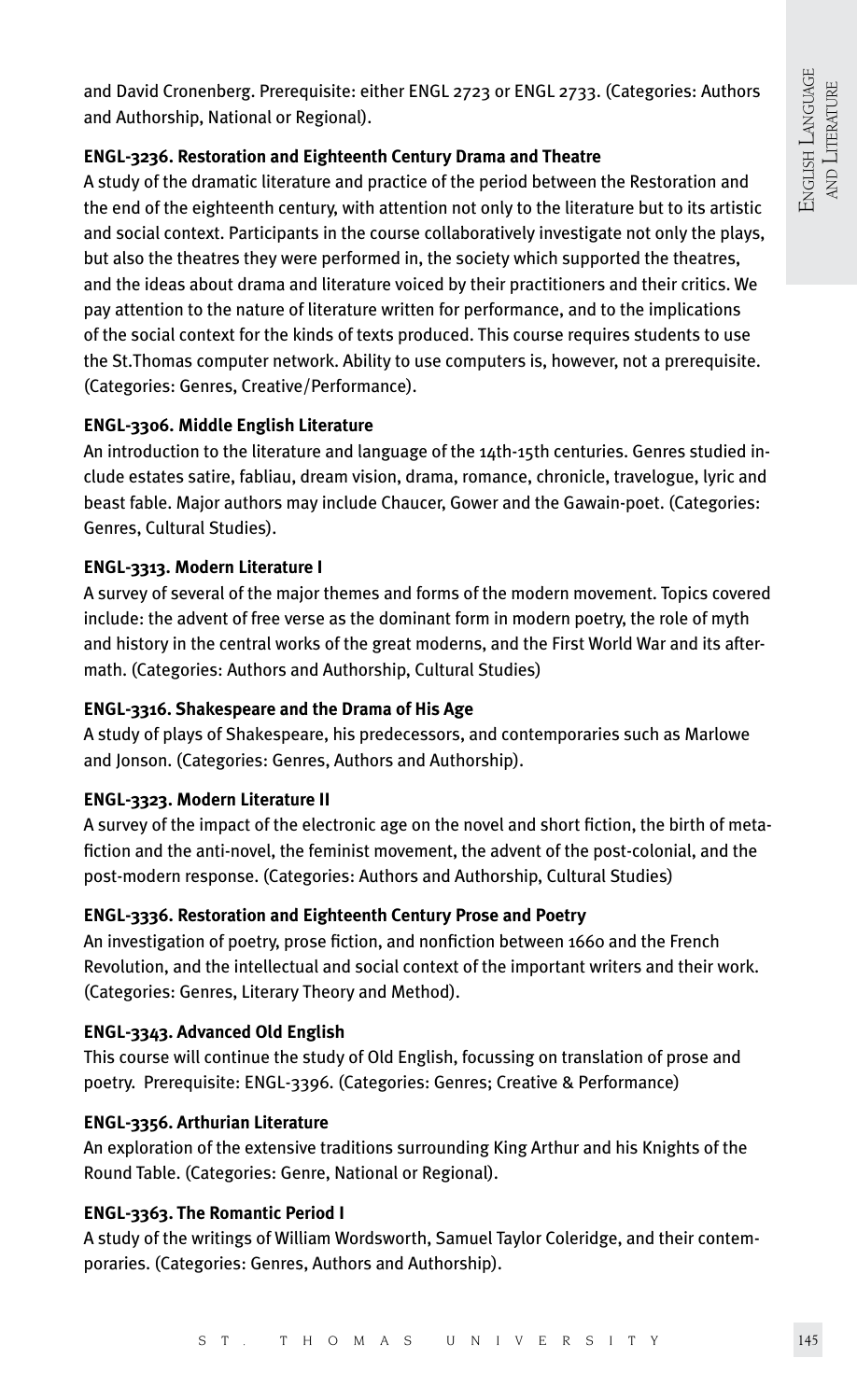## **ENGL-3373. The Romantic Period II**

A study of the writings of William Blake, Percy and Mary Shelley, and their contemporaries. (Categories: Genres, Authors and Authorship).

## **ENGL-3386. 16th-Century Poetry and Prose**

An exploration of the non-dramatic literature of the 16th century. A range of poetic genres including romance and the sonnet are examined as well as examples of prose fiction. Authors such as Marlowe, Sidney, Shakespeare, and Greene are included. (Categories: Genres, Cultural Studies)

## **ENGL-3393. Victorian Authors and Movements**

A study of the works of selected British Victorian authors (such as the Brontë sisters, Eliot, Tennyson, the Brownings, the Rossetti siblings, Morris, etc.) in the context of the movements they initiated (such as the Pre-Raphaelites, Arts and Crafts, Socialism, Aesthetics, etc.). (Categories: Authors and Authorship, National/Regional).

## **ENGL-3403. Canadian Poetry**

A tracing of the development of a uniquely Canadian poetic voice from the eighteenth century beginnings of Canadian poetry, through the Confederation and early modernist periods, to its flowering in Montreal in the 1950s and the west coast in the 1960s. (Categories: Genres, National or Regional).

## **ENGL-3416. American Literature**

A study of the major authors of nineteenth and twentieth century American Literature. (Categories: Authors and Authorship, National or Regional).

## **ENGL-3423. Modern Irish Drama (IRSH)**

A study of selected plays from the major Irish dramatists of the 20th century. (Categories: Authors and Authorship, National or Regional).

## **ENGL-3433. World Literature in English: West Indies and Africa (HMRT)**

An introduction to the range of literary expressions of writers from the non-Western cultures of the West Indies and Africa. The major genre studied is the novel, though poetry and essays are also examined. The focus of the course is to study the concerns of the colonized, those who were swept up by British expansion in the 18th and 19th centuries. (Categories: National or Regional, Cultural Studies).

## **ENGL-3443. World Literature in English: India (HMRT)**

An introduction to the range of literary expressions of writers from the Indian Subcontinent. The two major genres studied are the novel and short fiction, though poetry and essays are also examined. The focus of the course is to study the concerns of the colonized, those who were swept up by British expansion in the 18th and 19th centuries. (Categories: National or Regional, Cultural Studies).

## **ENGL-3456. Canadian Drama**

An exploration of Canadian dramatic works from the 19th century to the present, but focusing largely on post-1967 plays. Representative playwrights include George Ryga, John Herbert, Michel Tremblay, Sharon Pollock, Tomson Highway, Judith Thompson, and George F. Walker. (Categories: National or Regional, Creative/Performance).

## **ENGL-3473. Irish Film II (IRSH)**

In this course students will study native Irish culture and the culture of the diaspora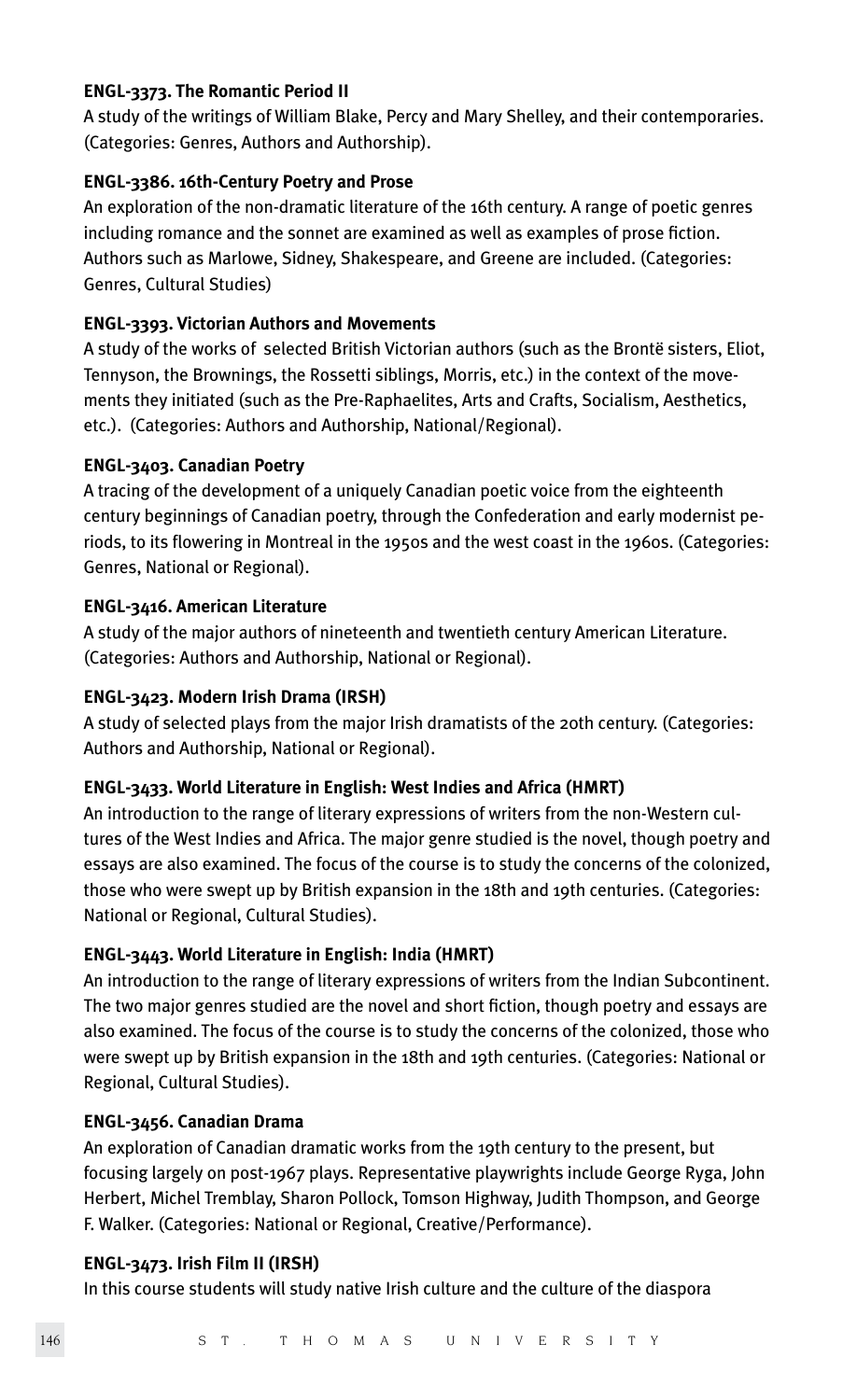through the medium of film. The course continues to explore the themes outlined in Irish Film I, but there is a more sustained concentration on films produced from the 1980s to the present. (Categories: National or Regional, Cultural Studies).

## **ENGL-3483. Irish Film I (IRSH)**

A study of native Irish culture and the culture of the Irish diaspora. Students view films of high realist auteurs as well as adaptations of novels, short stories, and plays to the big screen. (Categories: National or Regional, Cultural Studies).

## **ENGL-3493. New Brunswick Literature, Film and Art**

This course will study the cultural mosaic of New Brunswick in fiction, poetry, film, music, and art. We will begin with settler literature and advance to the present. This course will also undertake archival research. (Categories: National or Regional, Cultural Studies).

## **ENGL-3503. The Classical Epic**

An introduction to the conventions of the epic and to classical mythology. Texts may include *Epic of Gilgamesh*, Homer's *Iliad*, and Vergil's *Aeneid.* All texts are in translation. (Categories: Genres, Authors and Authorship ).

## **ENGL-3513. Northern Epic**

An exploration of several key non-classical epics arising out of post-Roman Europe. (Categories: Genres, National or Regional).

## **ENGL-3523. From Grub Street to Parnassus: Literature and Journalism of the Early Eighteenth Century**

A study of popular writings of the early eighteenth century when literature and journalism began to differentiate from each other and to be produced and consumed, variously, as aesthetic and commercial products. (Pre-1800. Categories: Genre, National/Regional)

## **ENGL-3533. Boundaries of the Novel and the Borders of Europe**

This course explores a selection of major continental European novels in translation chosen for their formal innovations in the genre and their pertinence to critical social, political, and cultural concerns of later twentieth- and early twenty-first century Europe. (Categories: Genres, National or Regional).

## **ENGL-3563. Drama and Its Critics**

This course introduces students to the history and practice of theatre reviewing with emphasis on the Canadian context from the nineteenth century to the present. (Categories: Authors and Authorship, Creative/Performance.)

## **ENGL-3573. Eccentrics at the Centre: Johnson, Boswell, and Literature of the Later Eighteenth Century**

A study of the formation of English literary culture in the latter half of the eighteenth century. (Pre-1800. Categories: Genre, National/Regional)

## **ENGL-3583. Studies in Modern Drama I**

Through critical analysis and interpretations of dramatic texts from Oscar Wilde to Tennessee Williams, this course explores plays, playwrights, and major aesthetic movements in the theatre from the late 19th century to the mid-20th century. (Categories: Authors and Authorship, Creative/Performance).

## **ENGL-3593. Studies in Modern Drama II**

An exploration of primary concepts and texts in contemporary theatre. We read and discuss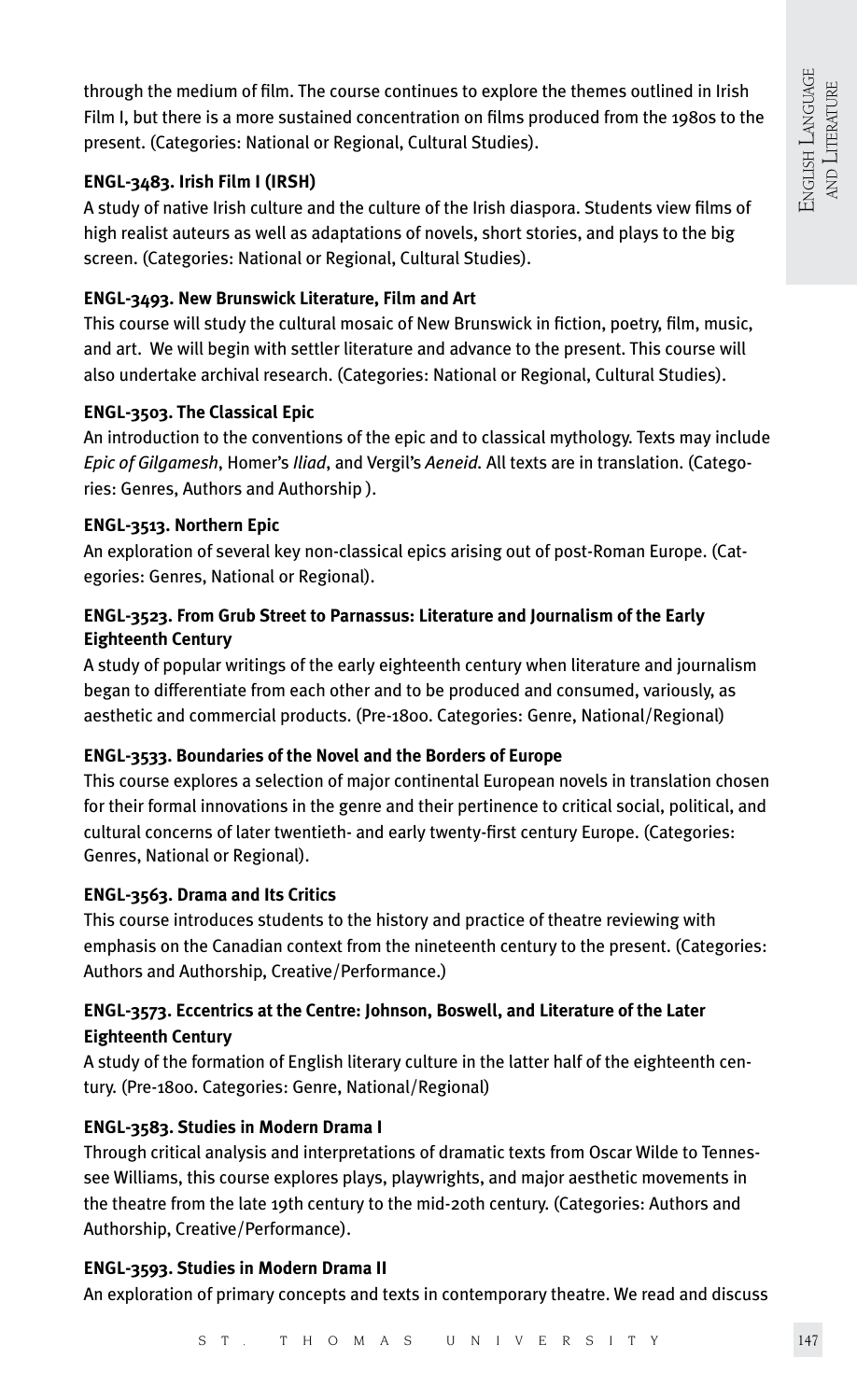one or two plays a week ranging from playwrights as diverse as Albee, Wilson, Churchill, Mamet, Parks, Kushner, and Stoppard. We work in a lecture and discussion format with, where available and applicable, viewings of film versions of the texts. (Categories: Authors and Authorship, Creative/Performance).

## **ENGL-3623. The Literature of Politics**

A survey of the literary treatment of political themes, from classical times to the present, in fiction, drama, poetry, essays, and film. The various themes explored include the conflict between the family and the state, nationalism, imperialism, totalitarianism, the postcolonial world, and the relationship between artist and politics. (Categories: Authors and Authorship, Cultural Studies).

## **ENGL-3656. Love and Friendship (GRID)**

An exploration of the interrelated themes of friendship, love and beauty. Each theme is examined separately and as connected to the others. Ancient and modern texts are used to examine the ways that different ages have addressed these fundamentally personal and yet common human experiences. Texts vary from year to year, but may include works such as Plato's *Symposium*, Spenser's *The Faerie Queene*, Shakespeare's *Merry Wives of Windsor,* Rousseau's *Confessions*, Waugh's *Brideshead Revisited*, LeGuin's *Left Hand of Darkness,* Woolfs *Orlando*, and Bellows *Ravelstein*. Prerequisite: GRID 3006 or permission of the instructors. (Category: Genres).

## **ENGL-3673. The Film of Politics**

This course surveys the portrayal of political themes in selected narrative fiction films from the beginnings of cinema to the present day. Students will study the cinema of major auteurs, the movie of Hollywood and the critically acclaimed films of Art House and World Cinema. (Categories: Genres, Cultural Studies).

## **ENGL-3706. Shakespeare and Politics (GRID)**

An exploration of the works of Shakespeare in the context of Renaissance political thought as reflected in his plays and in early modern political texts. We focus on the plays, although Shakespeare's non-dramatic works may be included, as well as modern film adaptations. (Categories: Genres, Authors and Authorship).

## **ENGL-3723. Jane Austen**

An examination of the novels of Jane Austen set against the cultural contexts that produced and popularized them. (Categories: Authors and Authorship, Cultural Studies).

## **ENGL-3793. Advanced Old English: Literature and Landscape**

An exploration of Anglo-Saxon poetry, with particular focus on 'elegies' and epic and their landscapes. The course focusses on the scholarship of translation: students will translate all texts themselves, taking into account the material culture, geography, geology and history of the locations around them. This course is taught in the United Kingdom, while travelling to various sites associated with the literature (e.g. Beowulf and Sutton Hoo; monsters and the Fens; "Cædmon's Hymn" and Whitby Abbey). (Categories: Genres; Creative/ Performance).

## **ENGL-3813. Theories of Gender and Sexuality**

An exploration of contemporary theories of gender and sexuality, focusing on the manner in which gender, sexuality, and their attendant identity politics are re-visioned in terms of their constructedness, over against normalizing conceptions of sexual identity. Readings are taken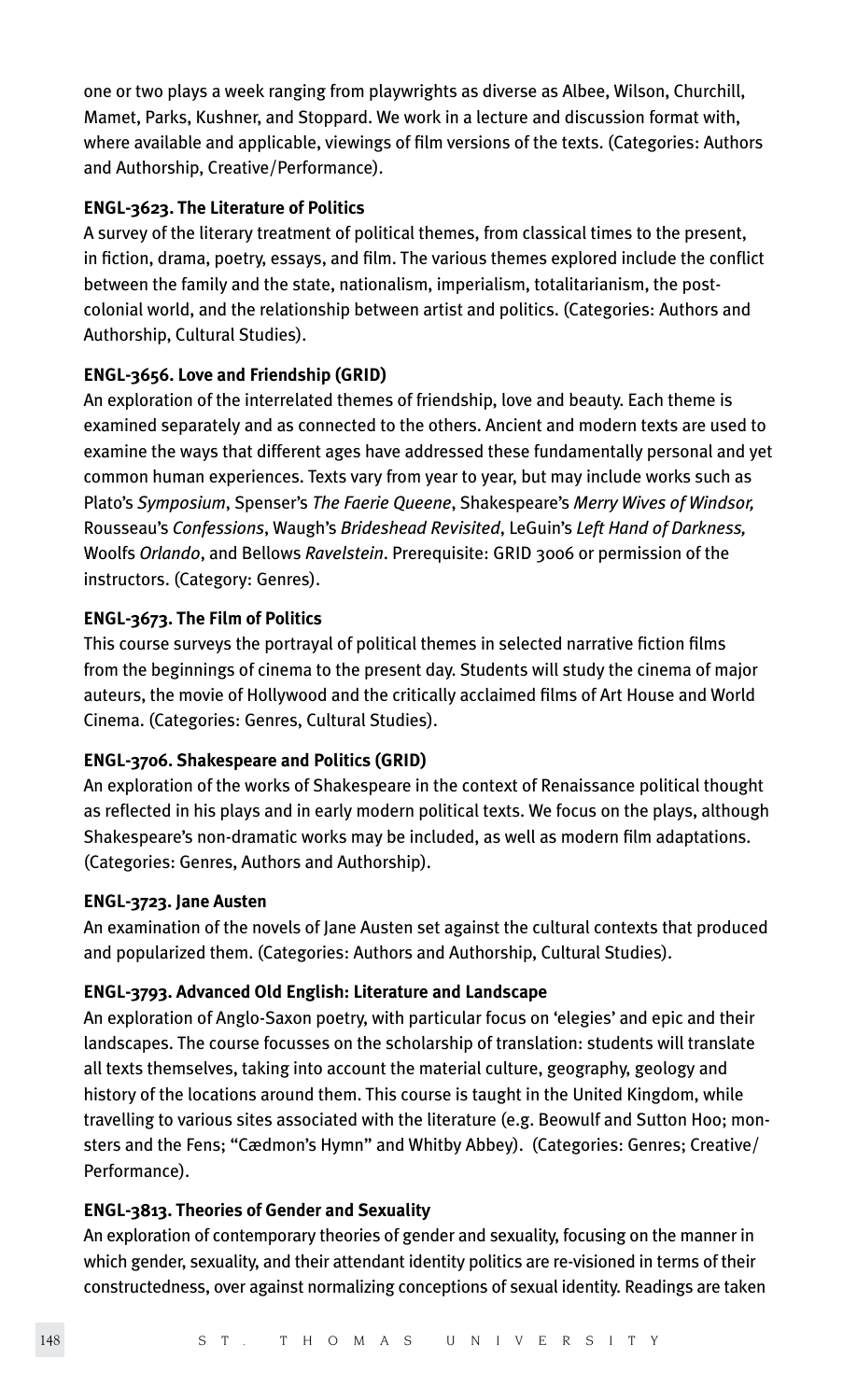from a diversity of disciplines, including psychoanalysis, sociology, anthropology, feminism, philosophy, and literary theory. (Categories: Cultural Studies, Literary Theory and Method).

## **ENGL-3823. The History of Literary Theory**

An introduction to the historical texts and sources for contemporary literary theory, which explores the manner in which the questions that shape contemporary inquiry in the human sciences are precisely those that humanity has been asking for the last 3000 years. (Categories: Authors and Authorship, Literary Theory and Method).

## **ENGL-3833. Contemporary Literary Theory**

An introduction to key thinkers of the 20th century whose thought has shaped humanist inquiry across a host of disciplines. We engage these thinkers in terms of the manner in which they have re-shaped our perceptions of, and ability to engage, power and authority. Prerequisite: ENGL-3823. (Categories: Literary Theory and Method).

## **ENGL-3863. Early Dramatic Theory**

This course examines influential thinking and writing about drama, theatre, and performance by philosophers, theorists, clergy, and practitioners since the classical period, with a pre-nineteenth-century emphasis. (Pre-1800. Categories: Literary Theory & Methods, Genres).

## **ENGL-3903. Freedom (GRID)**

This course will examine the nature of freedom in the context of human life and community. Questions to be addressed will include: To what extent are human beings free by nature? Should political communities promote freedom? What might be appropriate limitations on our freedom? Prerequisite: GRID 2006. (Categories: Genres).

## **ENGL-39XX. Special Topics**

The content of this course changes from year to year to reflect the special strengths of the Department and the particular needs of the students. It consists of an advanced treatment of a topic or an area in literature.

## **ENGL-3973. Introduction to Narrative and Narrative Analysis (GERO, PSYC, SCWK, SOCI)**

Framed around three key approaches to narrative this course will provide students with the basis on which to develop their understanding of narrative and their skills in narrative analysis. The three approaches are: the narrative study of lives; the narrative analysis of texts; and, the analysis of narrative dynamics. Through these approaches students will be introduced to the work of key narrative thinkers. The course, in content and delivery, reflects the inter-disciplinary nature of narrative. (Category: Genres).

## **ENGL-3993. Radical British Novels of the 1790s**

A study of novels inspired by the ideals of the American and French revolutions and published in England in the 1790s. Genres and National and Regional Literature.

## **ENGL-4153. Independent Project in Creative Writing**

This course gives a student the opportunity to work independently on an extended project, as either the author, translator or chief editor. Prerequisite: permission of the instructor (Categories: Creative/Performance, National and Regional).

## **ENGL-4196. Honours Thesis in Creative Writing**

The supervised writing of a creative Honours project by an Honours student who will propose the genre and project.